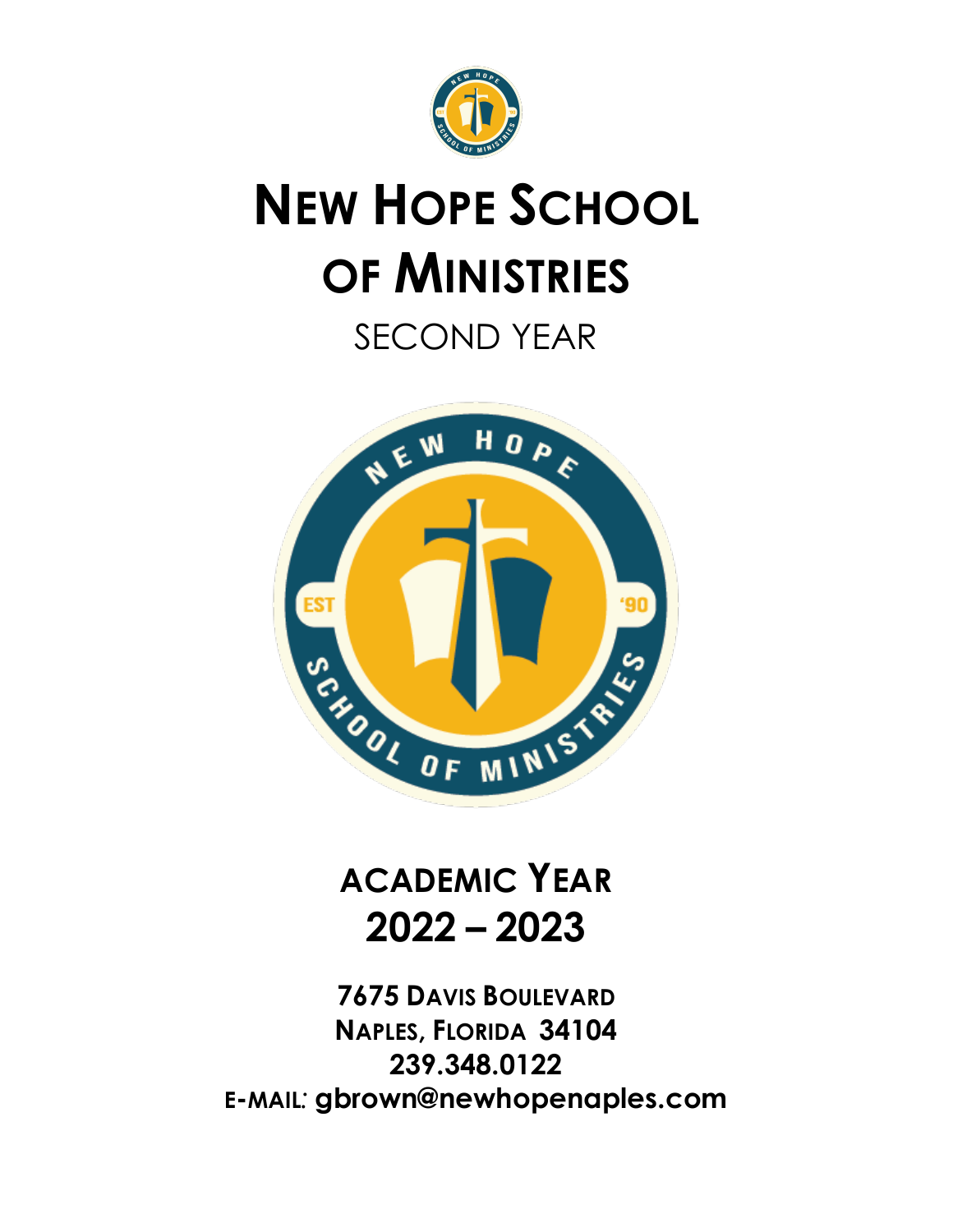

# **New Hope School of Ministries**

# **Administration**

**Grant Thigpen – President Gwen Brown – Director**

### **Faculty**

**Joe Boggs Les and Cindy Giles Dr. Patricia Hilliard Angel and Jessica Madera Michael Sedgwick**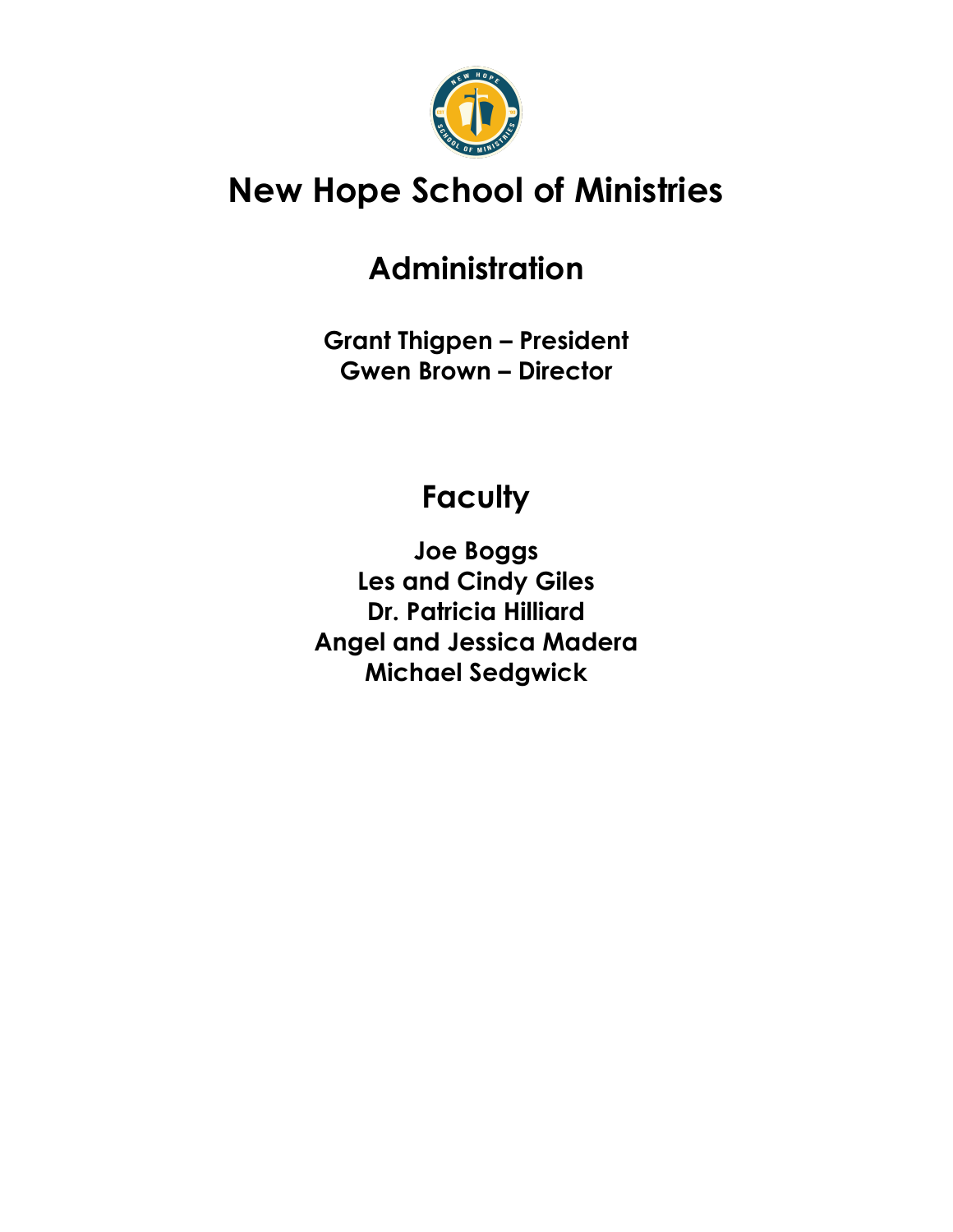

### **New Hope School of Ministries 2022 - 2023 Second Year Calendar**

#### **Orientation on August 1, 2022, at 7:00pm in the Event Center Room 211 (Lecture Hall)**

**First Session**

| <b>Mondays</b> | <b>Missions</b>          | Joe Boggs                |
|----------------|--------------------------|--------------------------|
|                | <b>Second Session</b>    |                          |
| <b>Mondays</b> | <b>Types and Shadows</b> | Patricia Hilliard        |
|                | <b>Third Session</b>     |                          |
| <b>Mondays</b> | The Book of Hebrews      | Angel and Jessica Madera |
|                | <b>Fourth Session</b>    |                          |
| <b>Mondays</b> | Leadership               | Patricia Hilliard        |
|                | <b>Fifth Session</b>     |                          |
| <b>Mondays</b> | Christian Integrity      | Les and Cindy Giles      |
|                | <b>Sixth Session</b>     |                          |
| <b>Mondays</b> | The Book of Revelation   | Michael Sedgwick         |
|                |                          |                          |

**\*The above schedule is subject to change.\***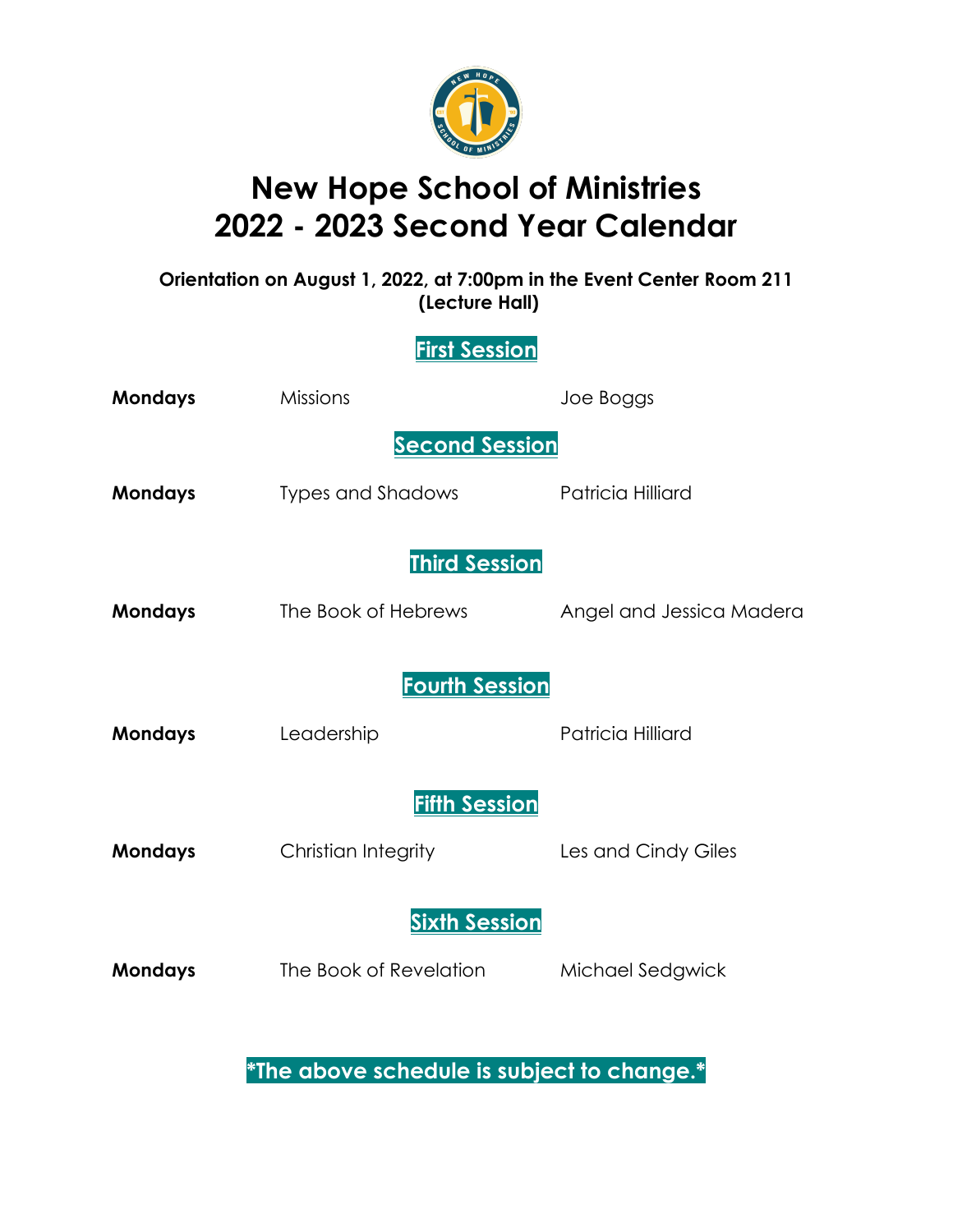

# **New Hope School of Ministries 2022 - 2023 Calendar**

**First Session August 8 – September 12 OFF September 5 – Labor Day Tuesday, September 6 – Make Up Class**

> **Second Session September 19 – October 24**

**Third Session October 31– December 12 OFF November 21 (Thanksgiving Break) OFF December 19 and December 26 (Christmas Break)**

> **Fourth Session January 2 – February 6**

**Fifth Session February 13– March 20**

**Sixth Session March 27 – May 11 OFF April 10 (Easter Break)**

> **Graduation May 24, 2023**

#### **Banquet May 25, 2023**

**All six sessions will meet on Monday except for holiday adjustments**

**Classes are held from 6:00 to 9:00P.M.** 

**All dates are tentative and subject to change.**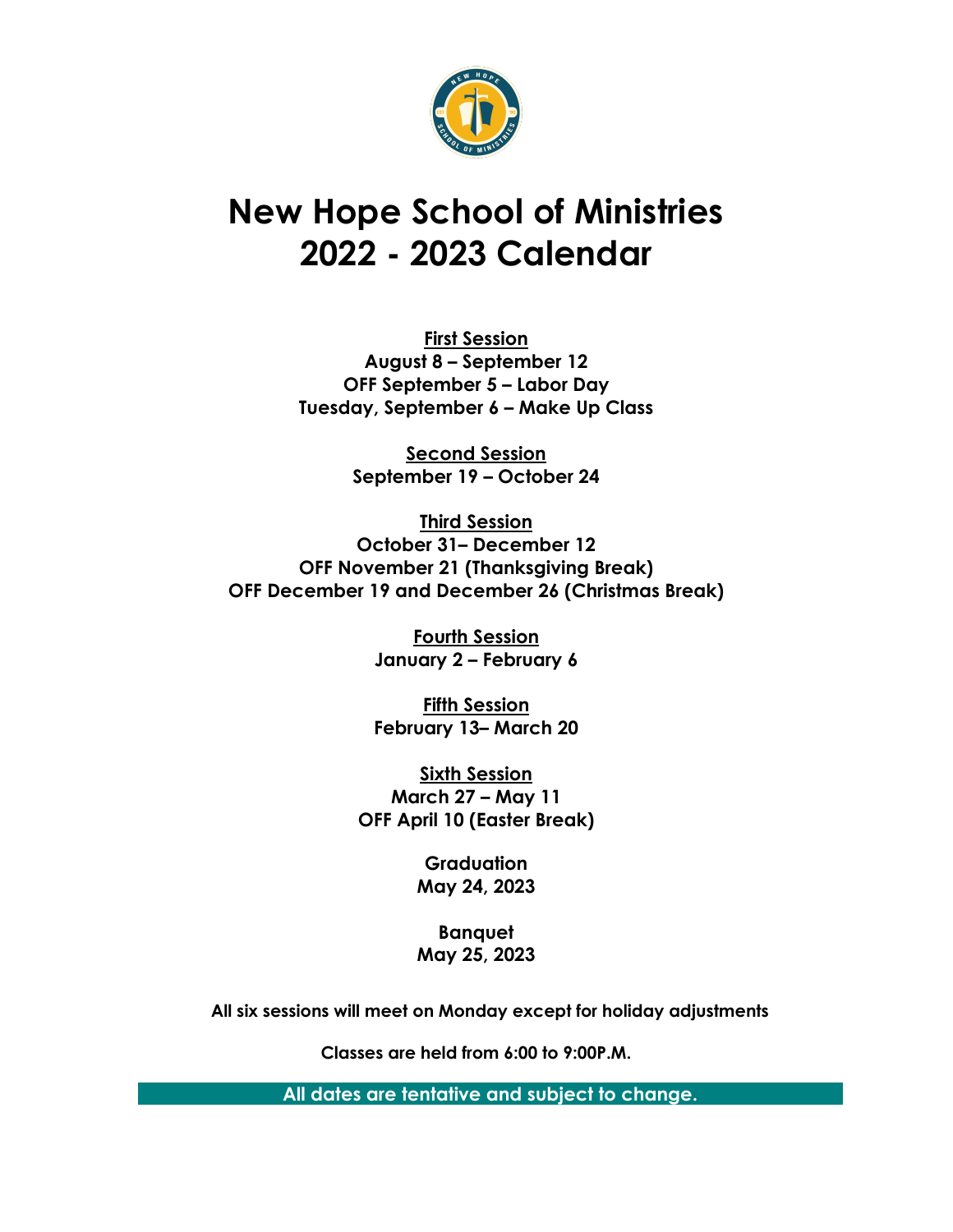

#### **YEAR TWO CLASS DESCRIPTIONS**

**MISSIONS**: The approach to Missions is through a study of Biblical missionaries such as Jonah, the reluctant prophet; Nahum, the echo of Jonah; and the Apostle Paul and his missionary journeys. These missionary journeys will be evaluated and compared to modern-day mission opportunities. A full-time missionary from Guatemala will visit and share on his first-hand experience of living as a full-time missionary.

**TYPES AND SHADOWS:** A study through the Bible, discovering the types and shadows that tie back to the Gospel of Christ. It illustrates Christ through both the Old and New Testaments.

**THE BOOK OF HEBREWS:** The author of Hebrews calls us to, "hold fast the profession of our faith without wavering; for he is faithful that promised" (Hebrews 10:23). This course will explore how we are to stand on our faith and not on our old ways of thinking and believing, as our ancient Christian counterparts were also apt to do. Melchizedek's role will be discussed considering his relationship to Christ whose superiority is delineated throughout the book and course.

**LEADERSHIP**: Servant leaders are not born but are developed through a willingness to put others first and be transformed by living in God's will and being obedient to His Word. Discussions, activities, and exercises will focus on how you can be an effective godly servant leader.

**CHRISTIAN INTEGRITY:** 2 Chronicles 7:14 tells us what we are to do for God to forgive and restore. Are you called by His name? Do we humble ourselves, pray, seek the face of God? Do we practice ways that displease God? This course will open your eyes to the lifestyle our Creator intended for us to live.

**THE BOOK OF REVELATION:** According to Revelation 1:3, the final book of the Bible is the only one that contains a declared blessing to those who read it and obey its instructions. This book is not just about frightening and inexplicable end-time prophecies. The book of Revelation provides a fuller picture of Jesus Christ and encourages believers to hold fast to their faith and continue following Christ no matter what they might face. Topics explored include the antichrist, rapture, tribulation period, mark of the beast, 144,000, two witnesses, Millennium, new heavens, new earth and New Jerusalem.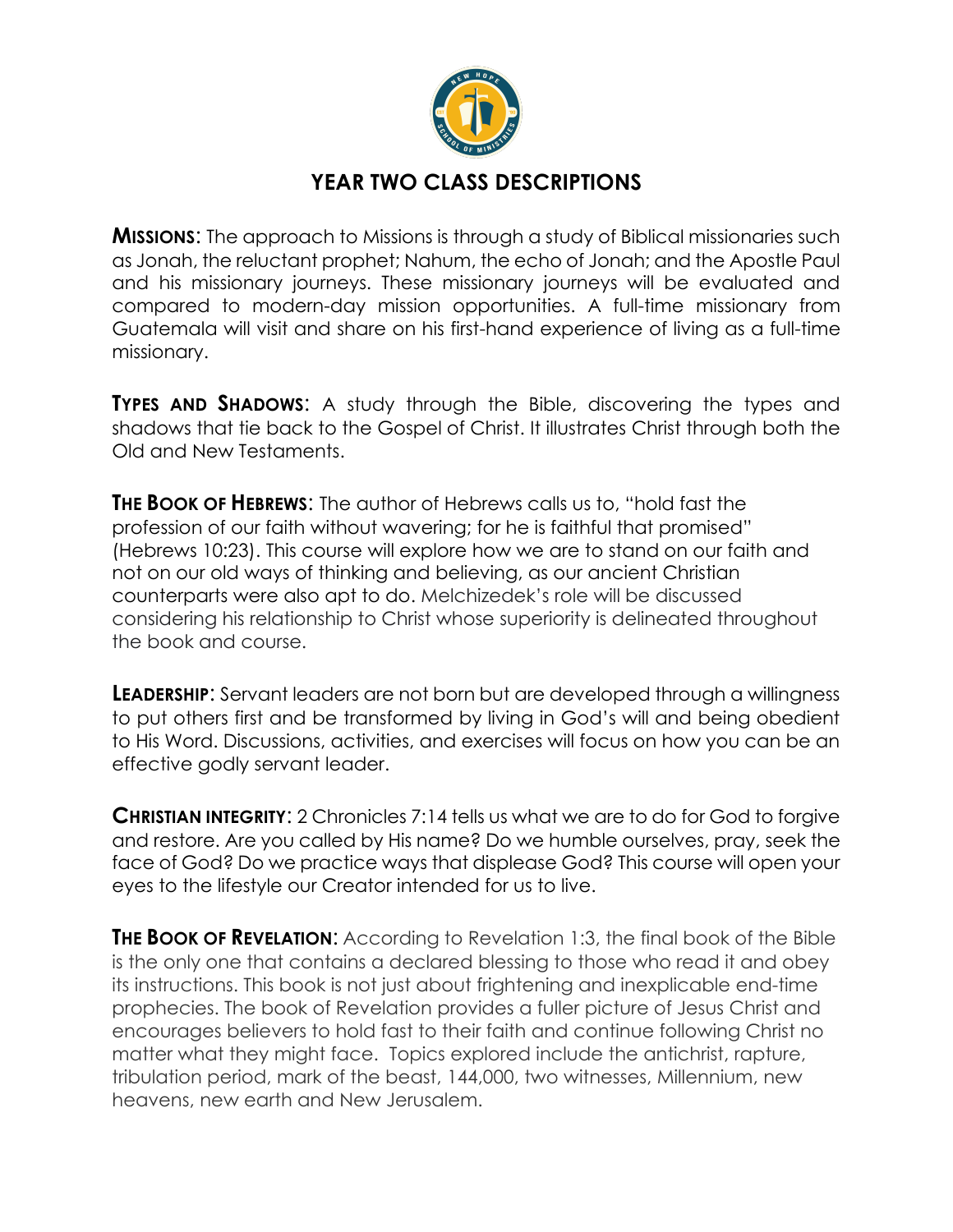

### **Cost Information**

### **Second Year \$500 Six Courses Six Credit Hours**

**A \$35 non-refundable application fee is due with the completed application.** 

**Graduation Fee \$50 (non-refundable) \*This will be collected by the end of the third session and will be required of students completing the course of study.** 

| All fees payable to New Hope Ministries |                               |  |
|-----------------------------------------|-------------------------------|--|
|                                         | C/O Gwen Brown                |  |
|                                         | <b>7675 Davis Boulevard</b>   |  |
|                                         | Naples, FL 34104 239.348.0122 |  |

*\*see next page for payment options* 

**Alumni Costs (\*alumni are those who have already completed second year requirements) Any Class taken over is considered an Audit** – no charge **Any New Class - \$60**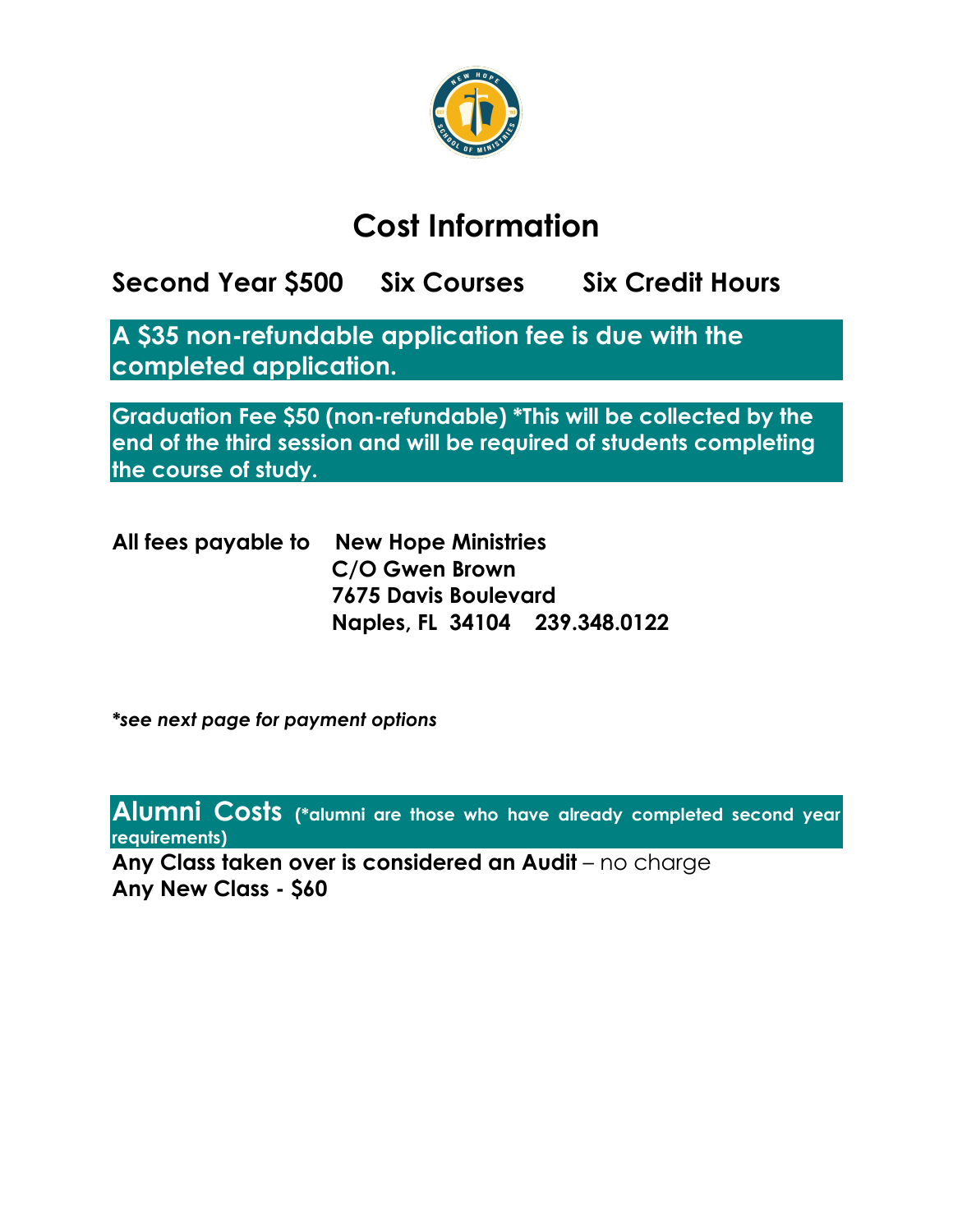

#### *Methods of Payment*

#### **The \$500 can be paid in one of the following three ways:**

- **1. Paid in full by or on Orientation** by cash, check, or credit card will receive a 10% discount (\$500.00 minus \$50.00 = \$450.00).
- **2. Monthly Payments** by cash, check, or credit card. The payment schedule begins on 1<sup>st</sup> Monday of September and continues through the 1st Monday of May.
- **3. Automatic Withdrawals** either from a checking or savings account or credit card will be made in the amount of \$55.56 per month for nine months (9 x \$55.56 = \$500.04). The first withdrawal will begin the 1st Monday of September and continue through 1st Monday in May.

Complete the appropriate authorization form and return with application. (You will find these in the church office, get a form from the NHSM table in the back of the sanctuary, or receive one on Orientation night.)

#### *Spouse Discounts Available*

A 20% discount applies to a spouse that attends in the same academic school year. This is assuming a couple is married prior to the beginning of the August session.

|                                                                    | Total tuition for spouses without the paid in full 10% discount: |  |  |  |
|--------------------------------------------------------------------|------------------------------------------------------------------|--|--|--|
|                                                                    |                                                                  |  |  |  |
|                                                                    |                                                                  |  |  |  |
| \$500.00                                                           | - Full Tuition                                                   |  |  |  |
| $+400.00$                                                          | - 20% Spouse Discount                                            |  |  |  |
|                                                                    |                                                                  |  |  |  |
| \$900.00                                                           | - Total Tuition for both Spouses                                 |  |  |  |
|                                                                    |                                                                  |  |  |  |
| The automatic debit plan results in 9 monthly payments at \$100.00 |                                                                  |  |  |  |
|                                                                    |                                                                  |  |  |  |
| $(9 \times $100.00 = $900.00)$ .                                   |                                                                  |  |  |  |
|                                                                    |                                                                  |  |  |  |
| Total tuition for spouses with the paid in full 10% discount:      |                                                                  |  |  |  |
|                                                                    |                                                                  |  |  |  |
|                                                                    |                                                                  |  |  |  |
| \$900.00                                                           | - Paid in Full by August 13, 2018                                |  |  |  |
| $-$90.00$                                                          | - 10% Discount                                                   |  |  |  |
|                                                                    |                                                                  |  |  |  |
| \$810.00                                                           | - Total Tuition for both Spouses                                 |  |  |  |
|                                                                    |                                                                  |  |  |  |
|                                                                    |                                                                  |  |  |  |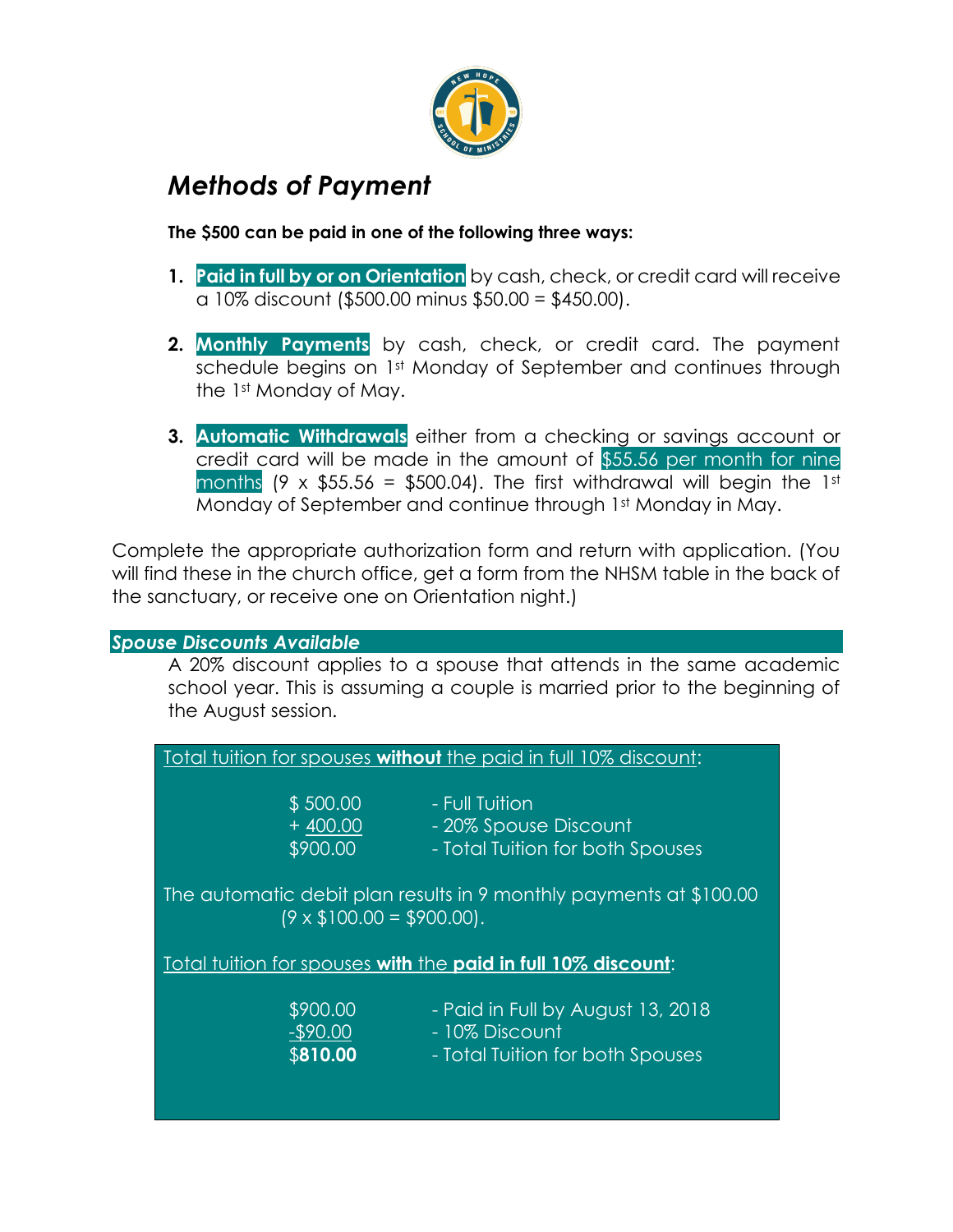



### **Are you in need of childcare? If so, please provide the day(s) you will need childcare, how many children you have, and their ages.**

**\*Please indicate any allergies your child(ren) may have.**

Student (Parent/Guardian) Name:

#### **Second Year Mondays**

Child's/Children's Name(s) and Age(s):

**\*\*\*NOTE: You must provide 24-hour notice if your child(ren) will not be in attendance or a fee of \$10 per child will be charged.\*\*\***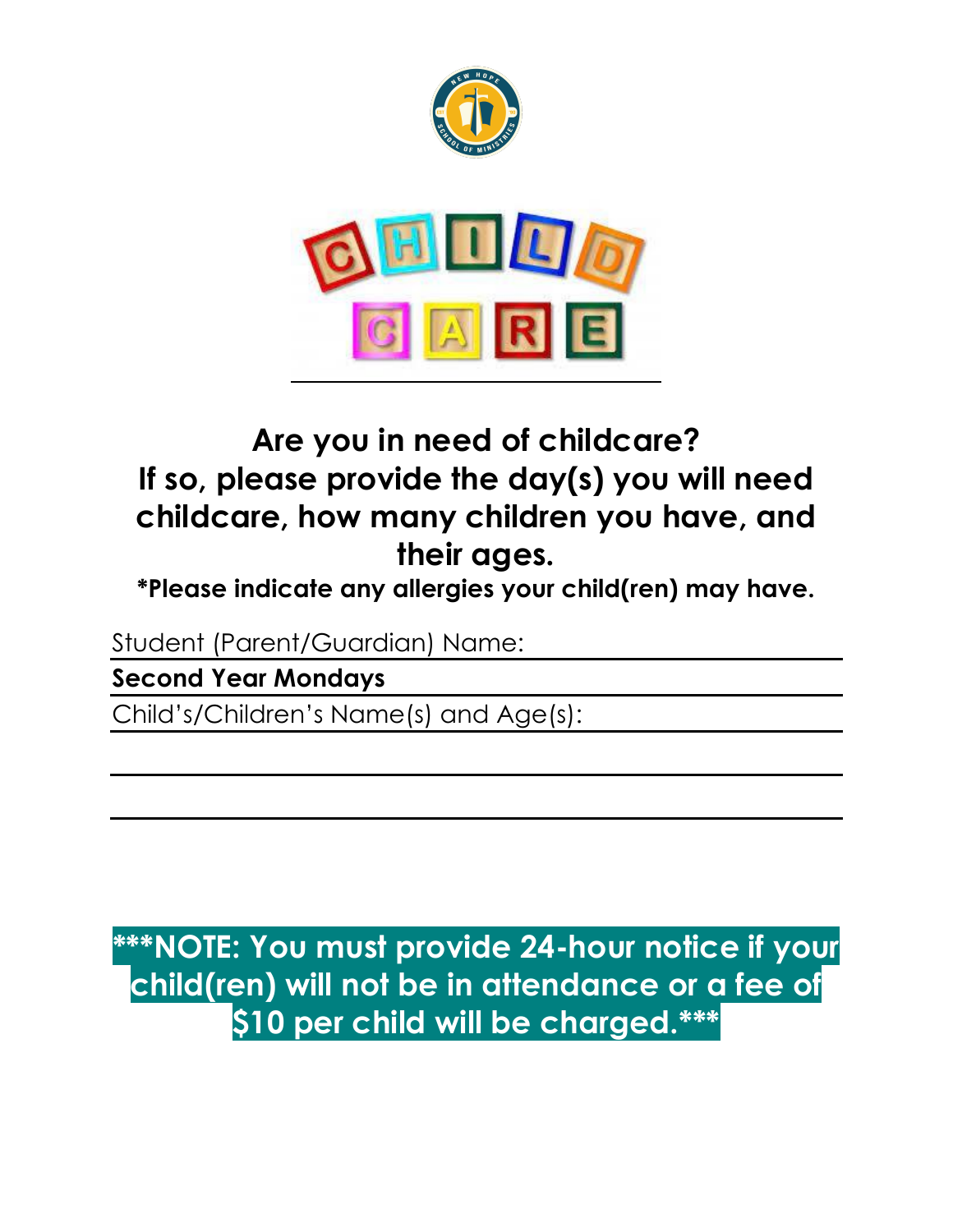

# NEW HOPE SCHOOL OF MINISTRIES **SECOND YEAR STUDENT APPLICATION**

|                | <b>PLEASE PRINT</b><br>Date: ________________                                                                    |
|----------------|------------------------------------------------------------------------------------------------------------------|
| $\mathbf{1}$ . | Full name                                                                                                        |
| 2.             | <b>Address</b>                                                                                                   |
| 3.             |                                                                                                                  |
| 4.             | Home phone ______________________                                                                                |
| 5.             | Cell phone ______________________                                                                                |
| 6.             | Marital status: Married ____ Single ___ Divorced ___<br>Other ________________                                   |
| 7.             | Spouse's name _______________________                                                                            |
| 8.             | Children's names and ages                                                                                        |
| 9.             | and the control of the control of the control of the control of the control of the control of the control of the |
| 10.            | Presently employed; if so, where? Yes ___ No ___                                                                 |
| 11.            | What church do you attend?                                                                                       |
| 12.            | What year did you graduate First Year (Basic Doctrine)?                                                          |